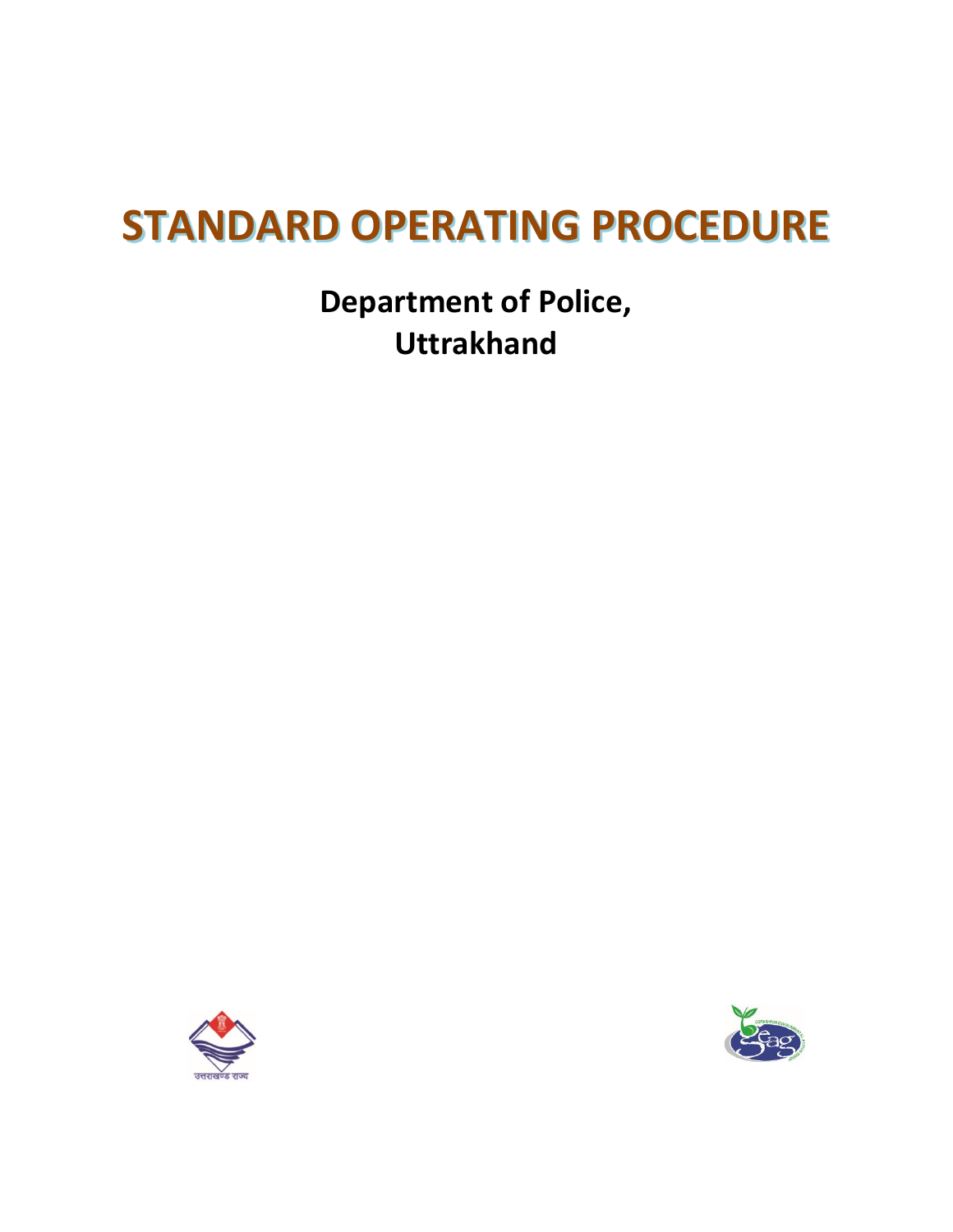# **CONTENTS**

#### 1. Context

- 2 Objectives
- 3 Pre- Disaster Actions
	- 3.1 Determination of Organisational Role and Responsibilities
	- 3.2 Risk Assessment
	- 3.3 Resource Mapping
	- 3.4 Identification and corrective measures of sensitive sites / buildings / fairs
	- 3.5 Organizing Capacity Building Trainings and Mock Drill
- 4 Guidelines for flow of Information and Response
- 5 Guidelines and Coordination
	- 5.1 Response in case of No Warning
	- 5.2 Response in Case of Early Warning

#### 6 Activities to be Undertaken During Disaster

- 6.1 First Stage
- 6.2 Second Stage

#### 7 Activities to be Undertaken After Disaster

- 7.1 Administrative Work
- 7.2 Discussion on the Operation
- 8. Suggestion
- 9. Checklist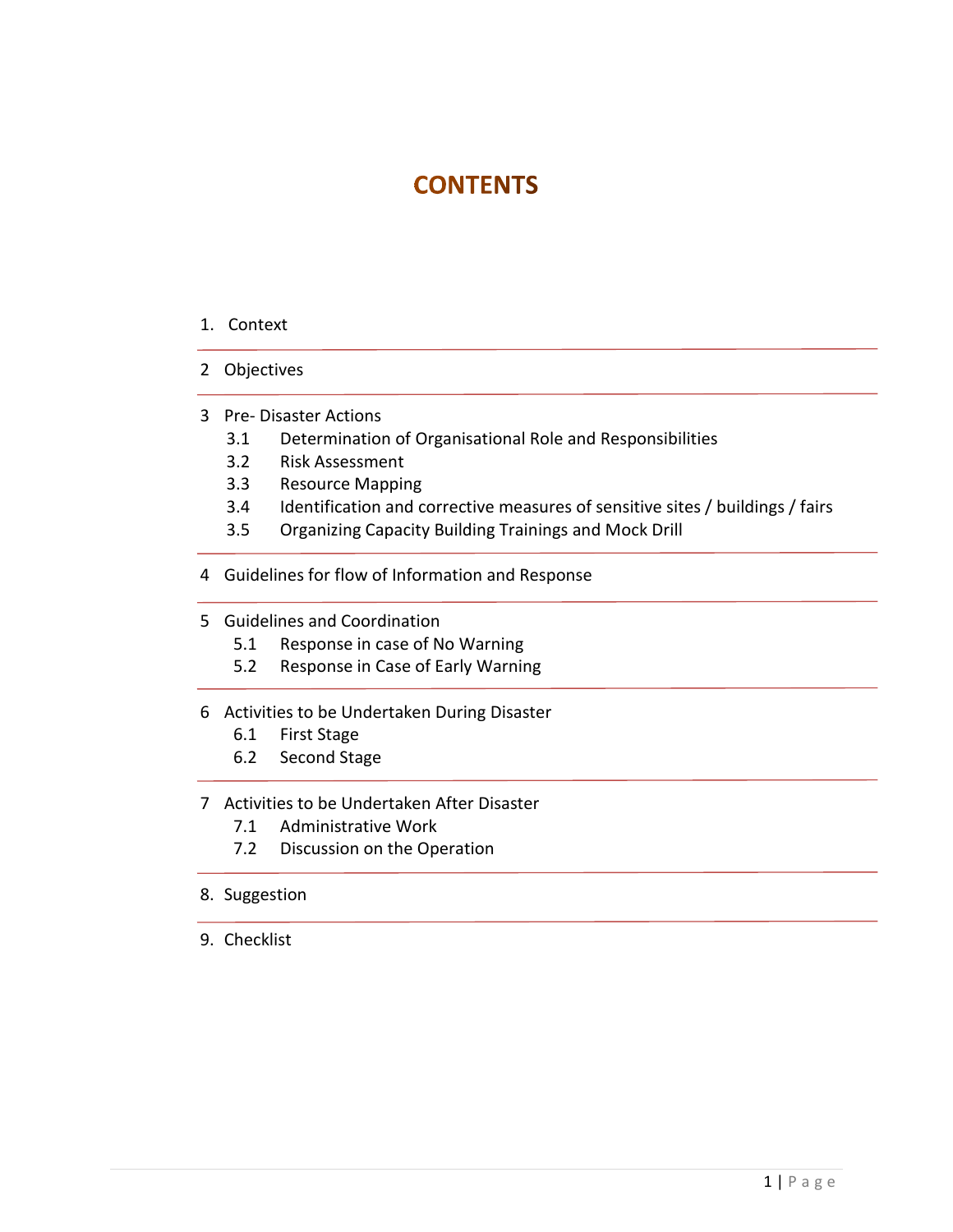# **1. Context**

Uttrakhand is an important tourist destination due to its topographical diversity and state holds great significance from religious perspective, due to the presence of many religious places. The state faces many challenges of natural calamities like accelerated flood, landslide, earthquake, cloudburst, over-rainfall, etc. on one side and manmade disaster like road accident and panic situations on other side throughout the year due to religious activities. Police Department provides services promptly during natural and manmade disaster in coordination with its two units - Fire Fighting & Emergency Services and State Disaster Response Fund (SDRF). Department has important role to maintain law and order during the disaster and SDRF has importance in relief and rescue operations. Department has to undertake many preparations for effective and quick response during and before disaster. Guidelines for such preparations are issued by department headquarter and state government. The Standard Operating Procedure of the Uttrakhand Police Department (SDRF, Fire Brigade & Emergency Services Department, Police Communications and District Police) has been prepared by compiling these guidelines.

# **2. Objectives**

The following are the objectives are to form standard operating procedures:

- To develop the clarity of work distribution and responsibilities among SDRF, Fire brigade & Emergency services department, Police communication and district police including from State headquarters of the Uttrakhand Police Department to all its ground units (at police station level) in the context of departmental disaster management plan.
- To maintain law and order during and after disasters
- To execute quick and quality relief and rescue during the disaster.

# **3. Pre-disaster activities**

The following activities are conducted under the preparedness actions by the department:

### **3.1 Determination of organizational role and responsibilities**

#### *General Police*

 Director General Police will be Nodal Officer at the state level to command general police, SDRF and Fire services. Under DGP, officer of Inspector General (IG) rank will be Nodal Officer in each Wing (Police, SDRF, and Fire services).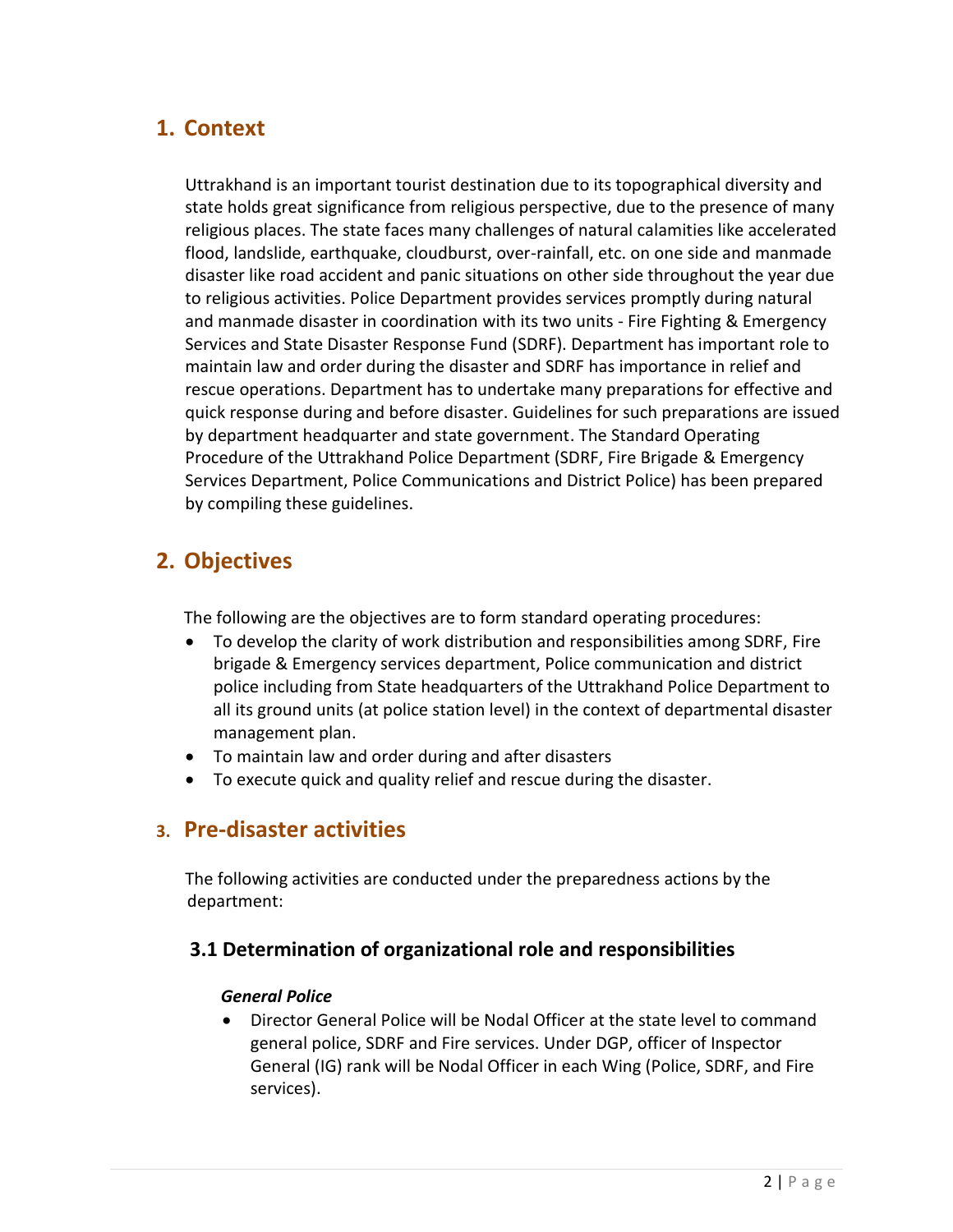- A Nodal Officer will be appointed by constituting the Disaster Management Team at the department level to coordinate with other departments during disaster.
- To manage the crowd during festivals, Circle Officer and Police Station incharge will be responsible to constitute task force at district and Police station level and assign works and responsibilities among these task forces and its members.

#### *Fire Fighting & Casual Services*

- IG (Fire) and Chief Fire Officer will be the nodal officer at state and district level respectively, during the disaster. Keeping in view the information and requirements, the Chief Fire Officer will nominate nodal officer among different fire stations during the disaster.
- The Fire Officers will coordinate with the State Disaster Response Force (SDRF) and Police department in order to provide effective service during different disasters. Additionally, they will coordinate with the Department of Drinking Water for easy access to water supply during any fire disaster.

### **3.2 Risk Assessment**

- The most sensitive blocks / areas of most disaster sensitive districts will be identified by the month of March. For this purpose, the State Disaster Nodal Officer of the department at the state level and the district In Charge at the district level will be responsible.
- District In-Charge / Circle Officer will mark the cloudburst sensitive areas by the month of May as per the warning of Meteorological Department's.

### **3.3 Resource Mapping**

- All the police stations and Circle officer in charge of the disaster affected district will identify the boats and other vehicles available in the area by the month of April for safe rescue during the disaster A. List will be prepared along with the name and phone number of the sailors and drivers, so that urgent assistance can be provided as per requirement.
- Assistant Radio Officers will check the availability of wireless devices at all the stations by the month of April and verify that all are all fit to work.
- The district-In charge / Circle Officer will keep the ambulances available in the department's latest by the month of April with all necessary equipment. In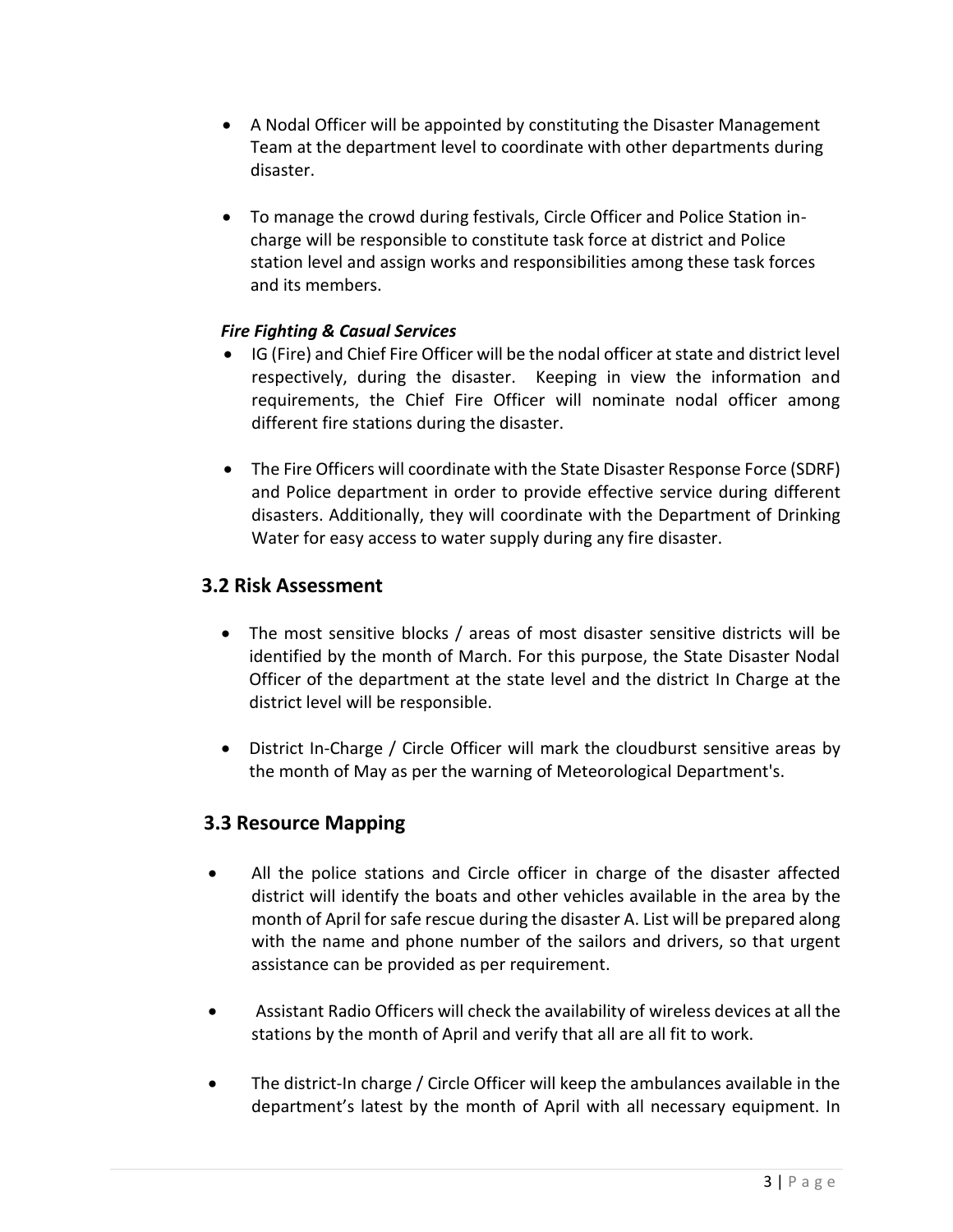case of unavailability of necessary equipment, they will raise the demand from the district administration.

 District In-charge / Circle Officer and Commander will ensure that SDRF and trained police personnel are deployed in the locations / check posts located near the affected areas with the necessary equipment in search and rescue operations.

#### *Fire Fighting & Emergency Services*

- Under the direction of Chief Fire Officer, fire-fighting machinery will be supervised, defective machines will be repaired and fire-fighting vehicles will be equipped with essential equipment. Old and torn pipes will be replaced with new ones.
- Jal Sansthan is responsible for the maintenance of fire hydrant and water supply for firefighting. The firefighter officers will ensure maintenance and availability of sufficient water time to time for smooth functioning of fire hydrant from.
- Chief Fire Officer will inform Jal Sansthan and get the damaged fire hydraulic repaired.
- Chief Fire Officer will prepare the root plan at the departmental level and develop the implementation plan accordingly.

# **3.4 Identification and corrective measures of sensitive sites/ buildings/ fairs**

#### *Fire Fighting & Emergency Services*

- All commercial buildings, hospitals and offices which do not have fire protection equipment will be identified under the instructions of Chief Fire Officer / Fire Brigade Officer and will be directed to take install fire safety equipment.
- Chief Fire Officer will facilitate the proper arrangement of firefighting systems in banks, shopping complexes, business establishments, hotels and multi-story buildings, schools, colleges, hospitals etc. as per the National Building Code.
- Chief Fire Officer will work in coordination with the Forest department to prevent the forest fire.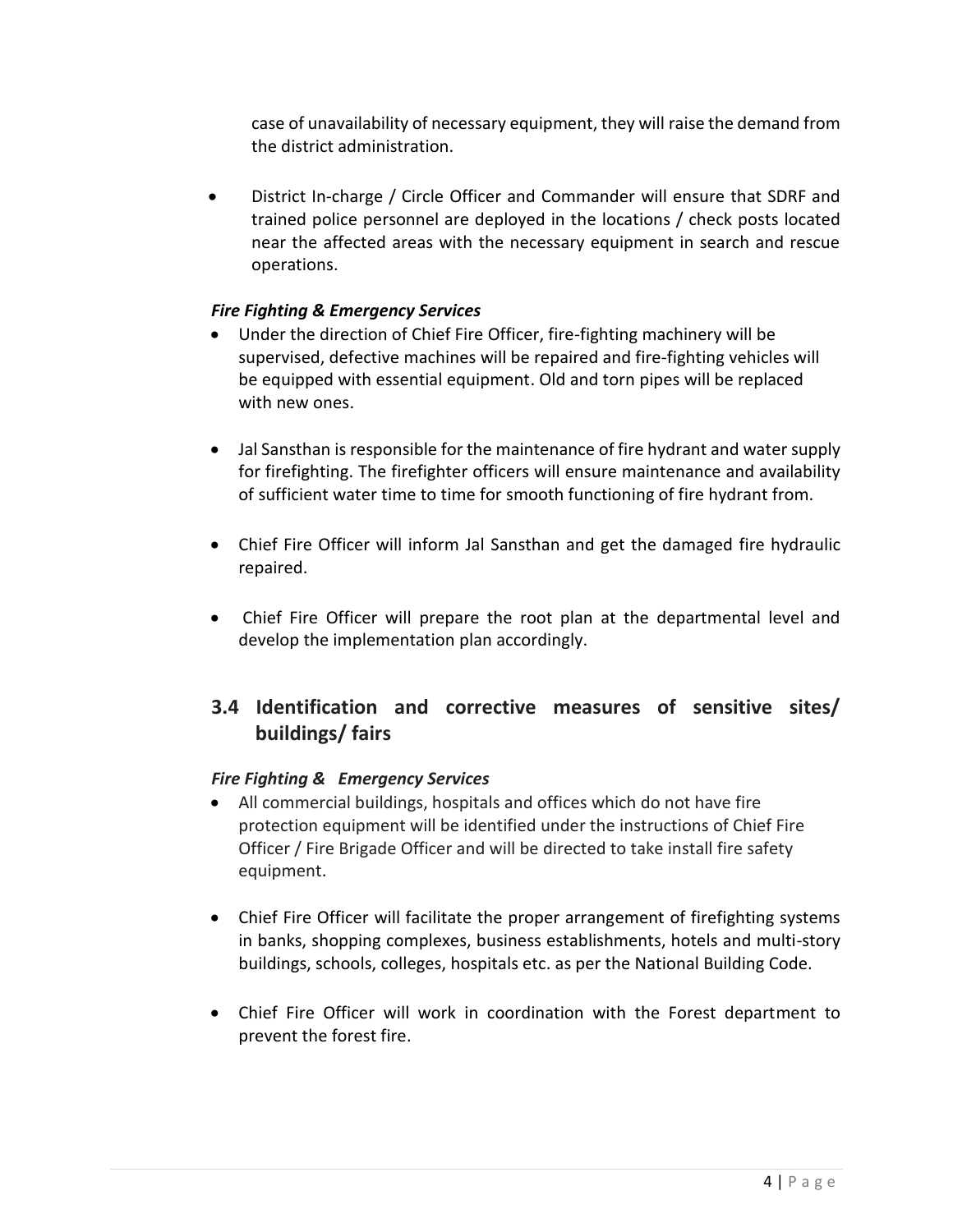Under the guidance of the Chief Fire Officer, adequate arrangements for fire safety will be made for the religious events organized in the state such as Kumbh Mela, Kawand Mela, bathing fairs and four-dham yatra.

## **3.5 Organizing Capacity Building Trainings and Mock Drill**

#### *General police*

- All staff will be trained in collaboration with National Disaster Response Fund (NDRF).
- In collaboration with the commander (SDRF), District In-charge / Circle Officer and Chief Fire Officer will organize training and mock drill at the department level time to time to deal with the disaster and ensure participation in the mock drill organized by the other departments ( Disaster Management Agency).
- District in-charge /Circle Officer and Chief Fire Officer will identify the capacities of existing human resources in the department and work towards preparing them with a view to counter the disaster.

#### *Fire Fighting & Emergency Services*

- Fire mitigation awareness week will be celebrated every year in the month of April under the direction of Chief Fire Officer. From 14<sup>th</sup> to 21<sup>st</sup> April, Educational institutions and other government and private institutions, villages, cities etc. will be made aware about the fire safety measures.
- Under the direction of the Chief Fire Officer, mock drill will be organized in public places such as - schools, malls, markets etc. to prevent fire disaster time to time.

#### *SDRF*

- The commander will train all taff on various prevention measures in collaboration with NDRF.
- Under the direction of commander (SDRF), Village Head and other enthusiastic persons will be trained at the community level, including regularly updated information for disaster management.
- Commander (SDRF) will provide regular training to the children on disaster management and rescue at school level.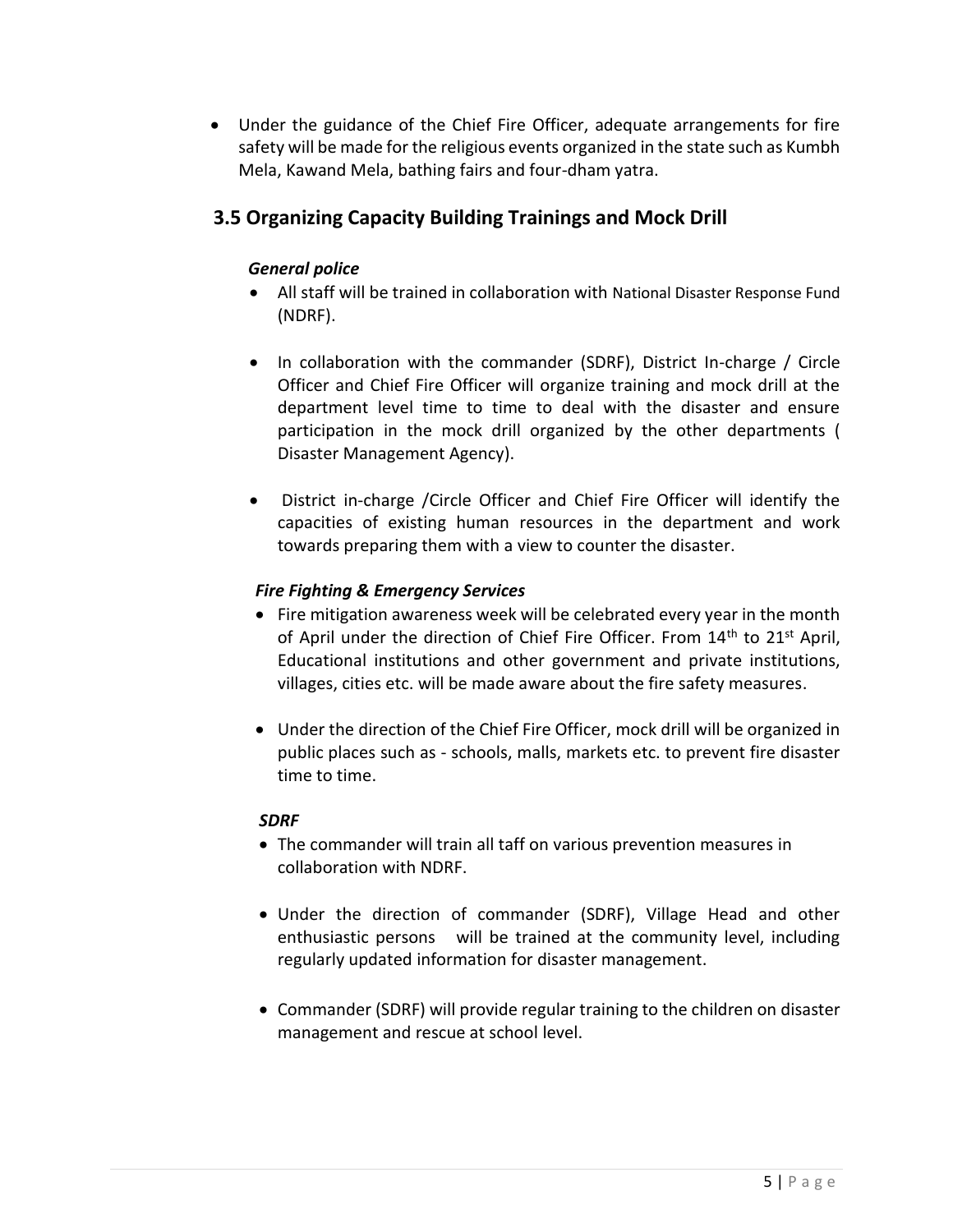# **4. Guidelines for flow of information and response**

The dissemination of information within the department will be from top to the bottom level. Director General of Police of Uttrakhand will issue the information to three units- general police, fire fighting and emergency services and the same information will flow to down level respectively under SDRF, in the context of the disaster.

# **5. Direction and Coordination**

Determination of level of response during disaster will depend on the following conditions:

#### **5.1 Response in Case of No warning**

If the department has not received any early warning in the context of disaster, then in such situation, every unit from the state to the police station / fire station under the department will start responding immediately based on the fixed responsibilities. Nodal officer will direct all the three units for further action.

#### **5.2 Response in case of early-warning**

In case of any possibility of any weather related disaster, metrological department will give warning to the state emergency operation center 48 to 72 hours before and the information will reach to the Director General (Police) through the emergency operation center. In such situation, the directive will be issued to all the units to start discharging their responsibilities as soon as the disaster is reported. Being the important part of Incident Response Team, Director General (Police) will be fully active to deal with the disaster situation.

#### **Determination of the level of operation/response based on intensity**

The L1, L2 and L3 levels of operation will be determined based on the intensity of disaster. In order to counter the disaster, planning also needs to be done on the basis of above three levels. Based on the levels, the planning will be as follows :

#### *L-1 operation*

This is the minimum level of response and only a few people are required at this level. The main tasks are to create plans and broadcast information. For example, broadcasting warnings or planning related to some low level events etc. are included in this level.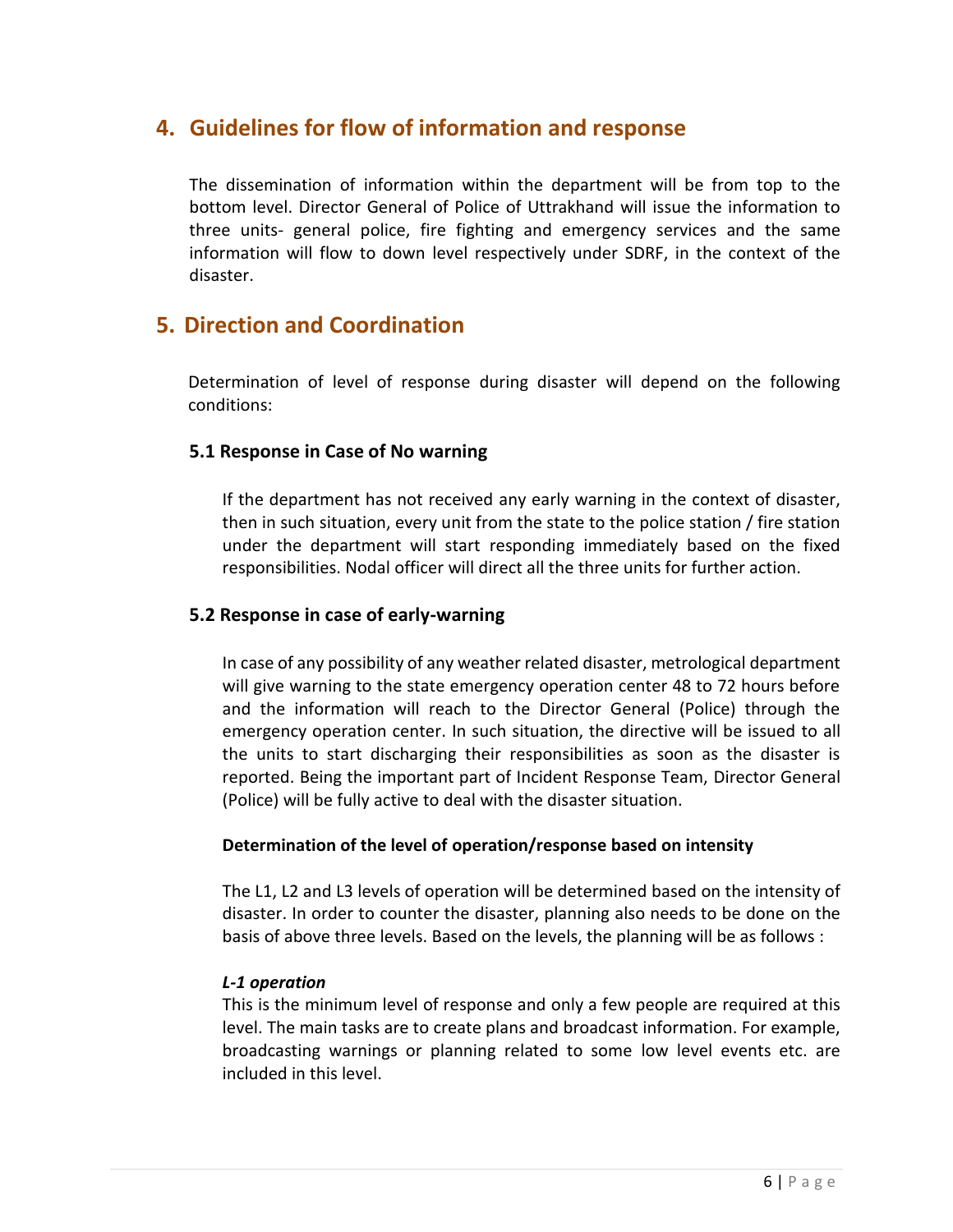#### *L-2 operation*

During this level of operation, more persons more rescue workers are required. The District Nodal Officer will conduct and coordinate all the operations under this level of disaster.

#### *L-3 operation*

In the L-3 level of disasters, the activity and involvement of all the persons associated with the department is necessary. This level is generally applied in that condition when the time of disaster is predetermined and the intensity of the disaster is very high. In L-3 Department will respond in coordination with the State Emergency Operations Center in L-3 level of operation.

# **6. Activities to be undertaken after Disaster**

### **6.1 First phase**

#### *General police*

- The members of the formed team at each level under I.R.S. will be active on receiving the notification of the disaster. They will contact to Emergency Operations Center at the state and district level, reach to the staging area, and send their teams to affected locations from staging area.
- On the basis of the instructions of State Disaster Management Authority, all flood checks will be informed about the event of disaster.
- People will be made aware through disseminating information in the disaster-affected areas.
- The Disaster Management team will follow-up about the instructions given by the officer of control room.

#### *SDRF*

- According to the Commander (SDRF), Director General (SDRF) and Chain of Command, the order will be received in respect to sending the teams for the operation.
- Commander / Incident Commander will do primary assessment and develop the Incident Command System by making the disaster area safe.
- Incident commanders will coordinate with other partner departments such as Police, Health, Public Works and Food and Supply Department.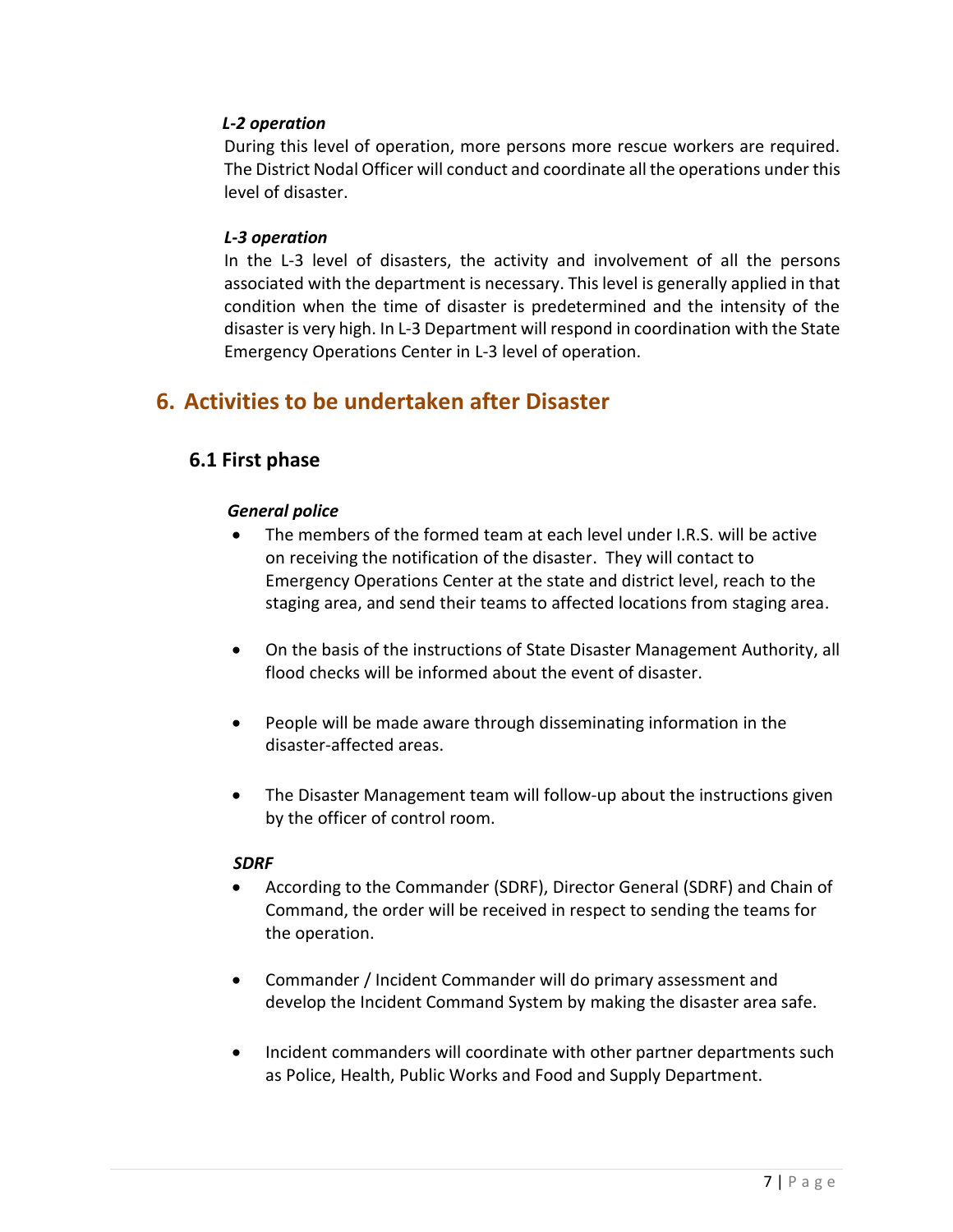- Commander will give necessary directions to the Deputy Commander/ Assistant Commander (SDRF) and other officers regarding the operation.
- The Commander will reach in the operational areas after releasing the teams and conduct a successful operation in a planned manner through guiding the entire operation.
- The company commander will brief officers/ staff and send the teams to the spot by taking the order from the Command/reporting officers.
- The team leader will present the list of team members and related equipment to their Command/reporting Officers before leaving for the campaign.
- Team Leader will check all equipment and accessories before leaving for the site and load all the equipment related to the operations.

### *Fire Fighting*

- Designated officer will take action as per IRS in case of any fire incident.
- Fire department is the first responder of any disaster. The fire officer is in charge of fire service vehicles, rescue vehicles, firefighting equipment / rescue equipment maintenance and staff control at fire station. Fire Brigade Officer will send the Fire Service units along with the vehicles to the spot after getting information in case of any disaster.

# **6.2 Second stage**

#### *General Police*

- Area officer/police station officer will be responsible for the safe removal of people from the affected areas and take them to the camp.
- In coordination with the district administration, police station officer will search the injured persons and send them to the nearby hospitals with the help of ambulance equipped with first aid equipment's.
- Police station in charge will inform the medical team regarding the treatment of the injured persons under the instructions of the district administration.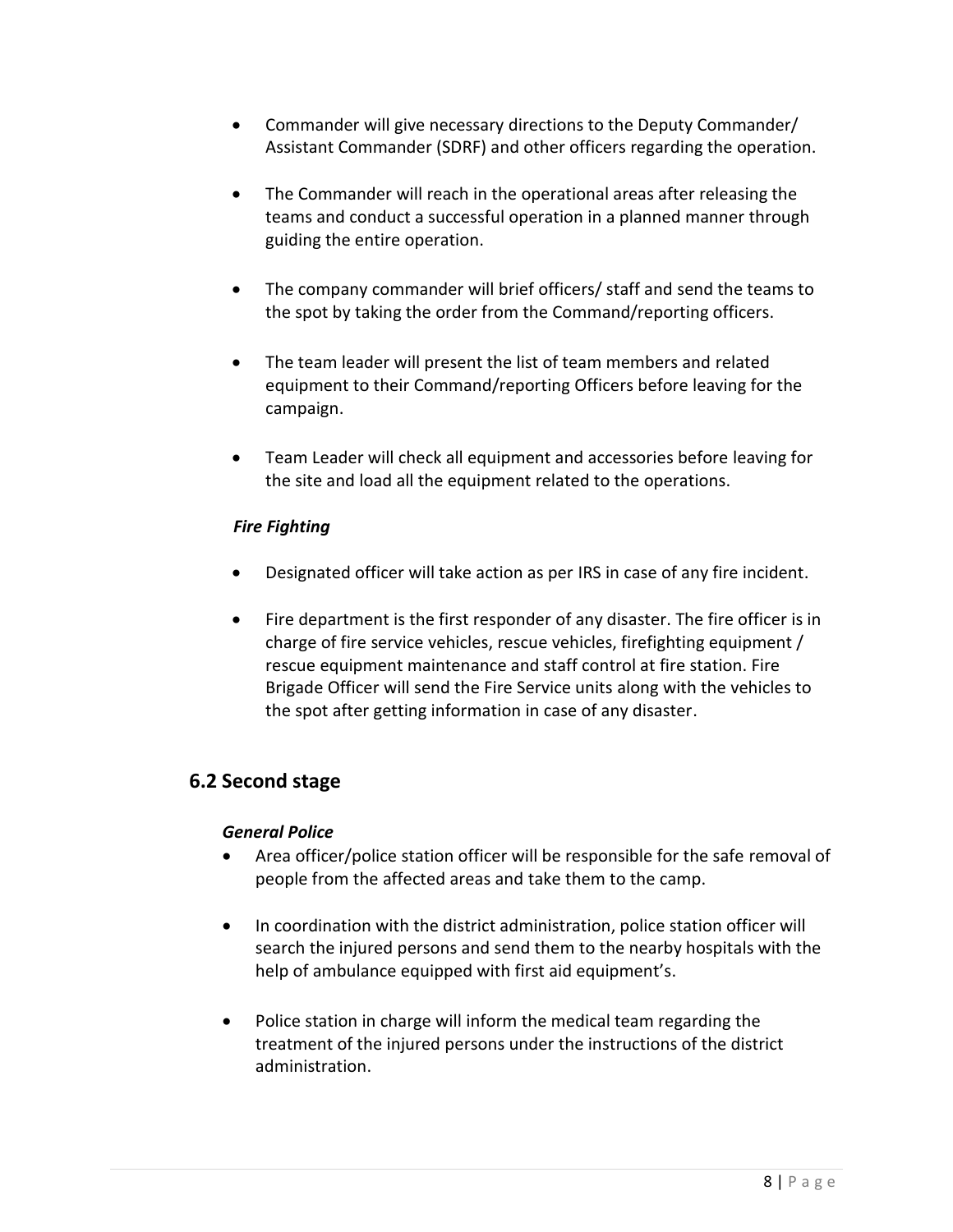- Firefighting staffs and district police will pull the trapped people and animals through rope.
- The officer / police station in charge will provide security to the SRDF team engaged in relief and rescue operations during the disaster.

#### **SDRF**

- Commander will establish coordination among the officers appointed in civil disaster relief operations and other agencies working in the disaster.
- Commander/ Deputy Commander and Company Commander will continue to keep the higher officers informed regarding remarkable and important information during the disaster.
- It will be ensured that the subordinate staffs comply with and follow the instructions given by deputy commander and higher level officers and commander Company commander will send other teams to the disaster area and make alternate arrangement, if necessary, during the disaster

# **7. Activities to be undertaken after disaster**

The process and functions of various administrative departments after the disaster are given below :

### **General police**

- Departmental Disaster Nodal Officer will assess the departmental damage and submit the list to the district administration within 4 days after the disaster.
- The teams engaged in disaster work will be engaged in normal routine work by the station in charge.
- Police station officer/ Area officer-in-charge will investigate the devices and if necessary, get them repaired and keep at the appropriate place.

### **SDRF**

 Commander/Company commander will command and de-brief their high officers and give necessary instructions for the improvement of the observed shortcomings during the operation.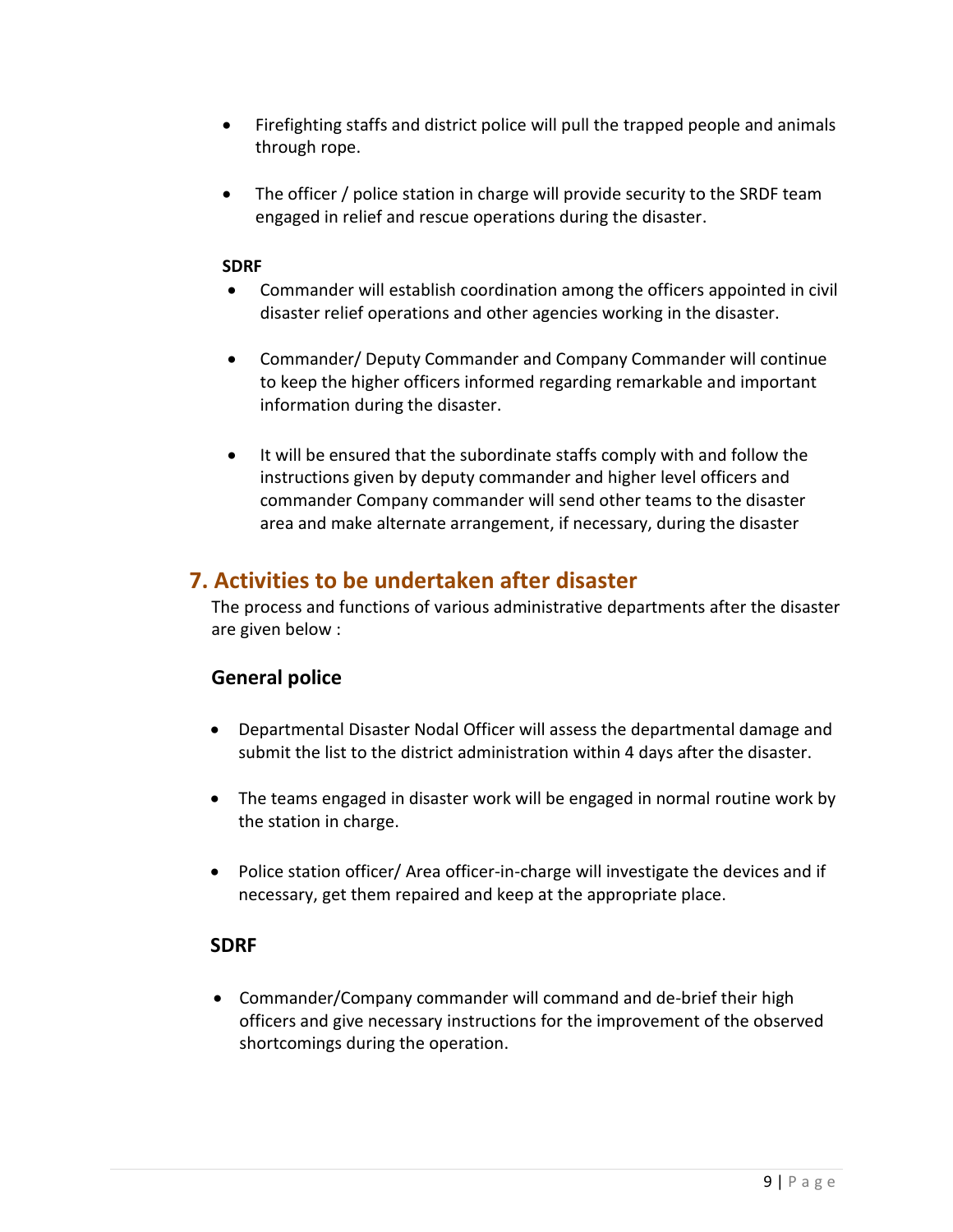- The DGP will be responsible for briefing the media about the work undertaken by SDRF during the disaster.
- All team commanders will prepare the details of the assets found at disasters site, make the voucher of the same, and deliver it to the district police through the respective higher officials.

### **Fire Fighting & Casual Services**

The firefighters will keep the tankers and fire hydrants filled with water under the direction of the Chief Fire Officer after the disaster.

# **8. Suggestions**

## **Fire Fighting & Emergency Services**

• Provision of separate budget for the fire fighting and emergency services at headquarter level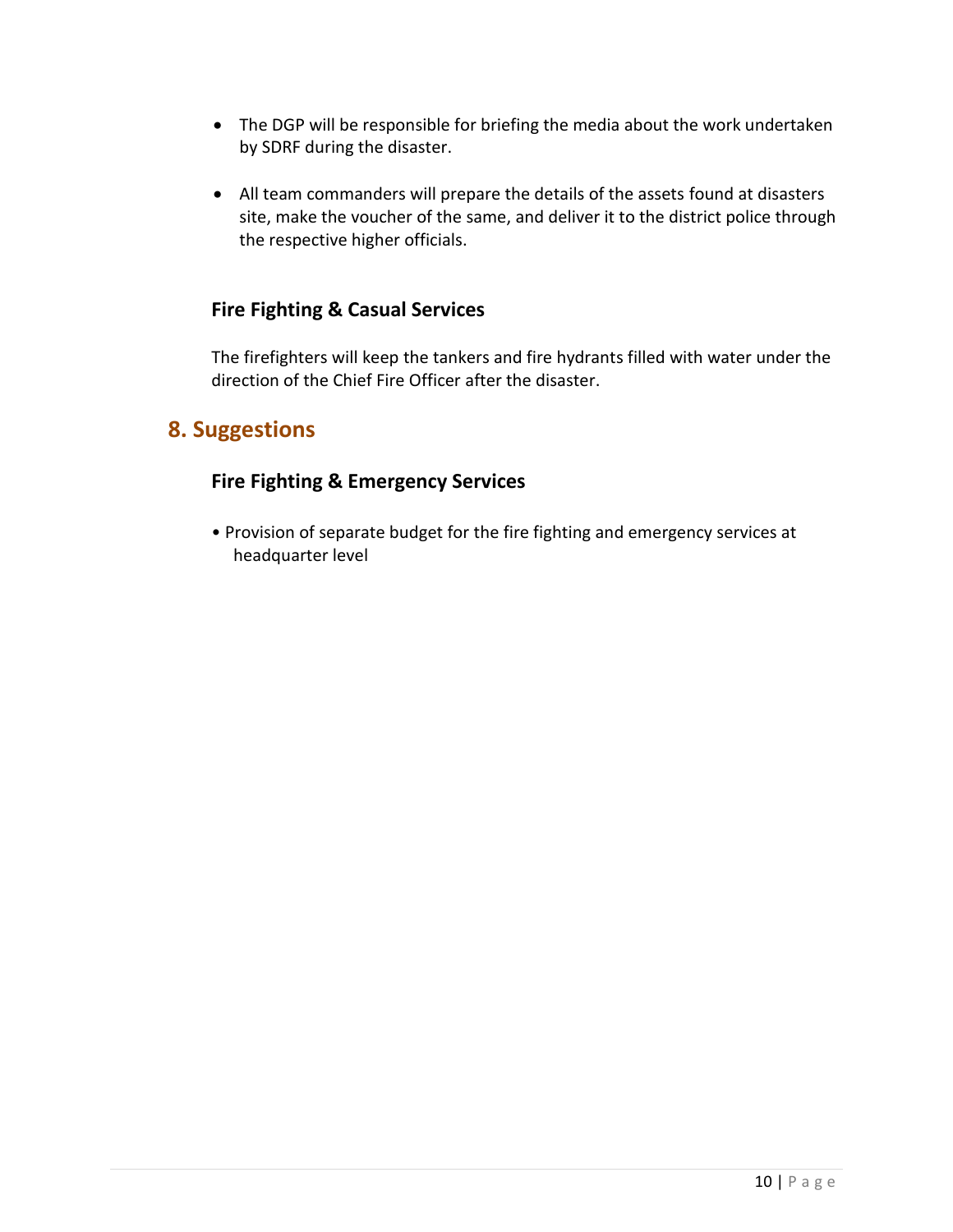# **9. Checklist**

# **9.1 Disaster preparedness**

(The district nodal officer will submit this form after filling up to the District Emergency Operation center and State Emergency Operations Center).

| <b>Action Undertaken</b>                                                                                                                                                                                                                                                                                                                            | Yes/No | <b>Comment</b> |
|-----------------------------------------------------------------------------------------------------------------------------------------------------------------------------------------------------------------------------------------------------------------------------------------------------------------------------------------------------|--------|----------------|
| The departmental district nodal officer has established the<br>system of communication with following persons / agencies<br>• DG (Police)<br>• State Emergency Operations Center<br>• District Emergency Operations Center<br>• All police stations under the division<br>• Disaster commissioner<br>• Fire Fighting and SDRF<br>•Forest department |        |                |
| The task force has been set up for the management of the<br>crowd at the district / police station level.                                                                                                                                                                                                                                           |        |                |
| All fire stations in charge have been appointed as nodal officer.                                                                                                                                                                                                                                                                                   |        |                |
| <b>Risk assessment</b><br>All sensitive development blocks have been identified.                                                                                                                                                                                                                                                                    |        |                |
| Weather warning system has been implemented                                                                                                                                                                                                                                                                                                         |        |                |
| <b>Resource mapping</b><br>All the communication devices have been made available and<br>refurbishment as per requirement                                                                                                                                                                                                                           |        |                |
| List of all vehicle drivers, with phone number has been<br>prepared                                                                                                                                                                                                                                                                                 |        |                |
| All departmental ambulances are equipped with essential<br>equipment.                                                                                                                                                                                                                                                                               |        |                |
| List of rescue teams, investigative teams have been prepared                                                                                                                                                                                                                                                                                        |        |                |
| All alternate routes have been identified                                                                                                                                                                                                                                                                                                           |        |                |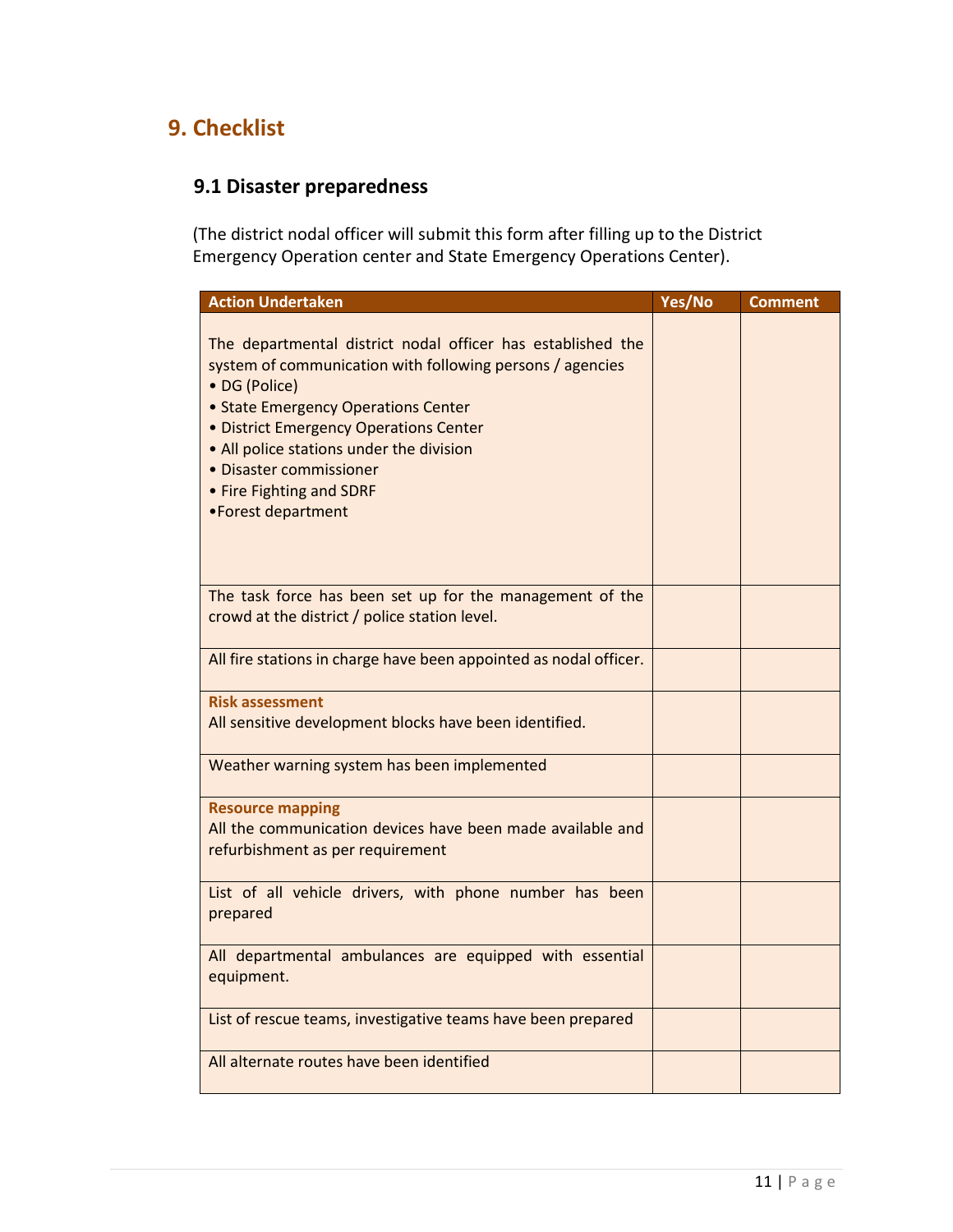| The teams have been constituted for different places for       |  |
|----------------------------------------------------------------|--|
| security purposes                                              |  |
| <b>Transit Camp</b>                                            |  |
| <b>Relief Camp</b>                                             |  |
| <b>Animal Camps</b>                                            |  |
| <b>Affected Area</b>                                           |  |
| <b>Hospital and Medical Center</b>                             |  |
| <b>Supply Depot</b>                                            |  |
| <b>Food Center</b>                                             |  |
| <b>Health Camp</b>                                             |  |
|                                                                |  |
| Firefighting equipments have been set up in multi-story        |  |
| buildings in all banks, hospitals, commercial institutions.    |  |
|                                                                |  |
| All hydrants have been inspected.                              |  |
|                                                                |  |
| Coordination with Forest Officer has been established to       |  |
| control fire incidences in the forests.                        |  |
|                                                                |  |
| <b>Organizing Capacity Building and Mockdril</b>               |  |
| All staff has been provided training on disaster preparedness. |  |
|                                                                |  |
| Mock drill has been organized to deal with the disaster at the |  |
| department level.                                              |  |
|                                                                |  |
| Training of identified volunteers have been given on various   |  |
| skills, such as swimming, climbing on hills and landing in the |  |
| ditches.                                                       |  |
|                                                                |  |
| The children have been trained / educated on various           |  |
| disasters, prevention and management.                          |  |
|                                                                |  |

# **During the disaster**

| <b>Action Undertaken</b>                                                                                                                      | Yes/No | Comment |
|-----------------------------------------------------------------------------------------------------------------------------------------------|--------|---------|
| According to the IRS guideline, coordination has<br>been established with all the parties.                                                    |        |         |
| Arrangement has been made for the protection of<br>the SDRF teams, medical teams and relief teams<br>engaged in relief and rescue operations. |        |         |
| All the arrangements have been made to protect<br>the goods/assets of the injured and dead persons.                                           |        |         |